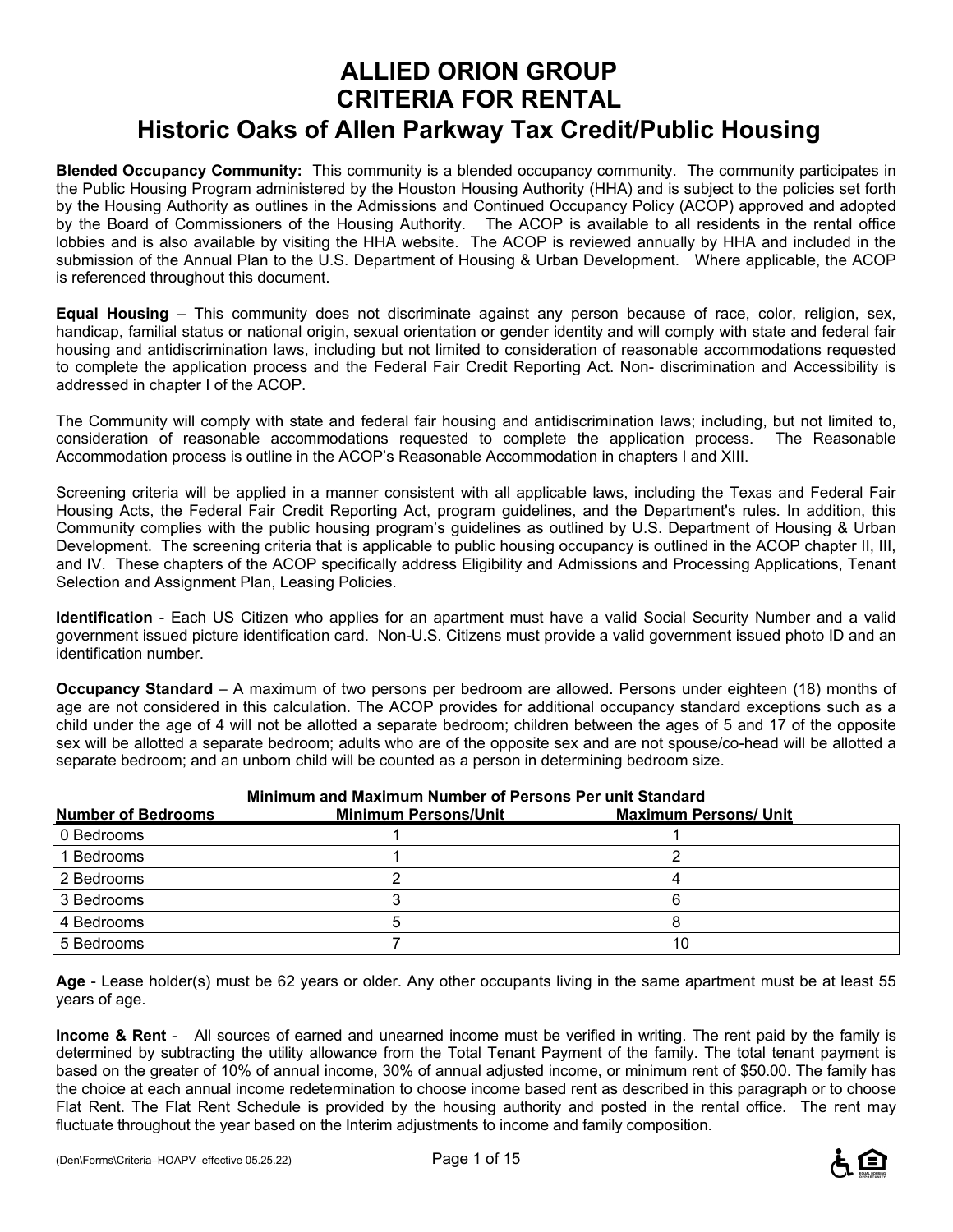For more information on rent determination, please review ACOP Chapters V, VI, and VII and XII. The income limits for public housing properties are based on the local preferences as identified in the ACOP and published HUD median income limits. Maximum household income guidelines are as follows for all tax credit units:

#### **MAXIMUM ANNUAL INCOME FOR RENT RESTRICTED APARTMENT HOMES ONLY - TDHCA**

|     | person   | 2 people | 3 people | 4 people | 5 people | 6 people | / people | 8 people |
|-----|----------|----------|----------|----------|----------|----------|----------|----------|
| 30% | \$18.930 | \$21.630 | \$24.330 | \$27,030 | \$29,220 | \$31.380 | \$33.540 | \$35,700 |
| 50% | \$31.550 | \$36.050 | \$40.550 | \$45.050 | \$48,700 | \$52.300 | \$55,900 | \$59.500 |
| 60% | \$37,860 | \$43.260 | \$48,660 | \$54,060 | \$58.440 | \$62,760 | \$67,080 | \$71.400 |

#### **MAXIMUM RENTAL AMOUNT FOR RENT RESTRICTED APARTMENT HOMES ONLY - TDHCA**

|     | 1 Bedroom | 2 Bedroom | 3 Bedroom |
|-----|-----------|-----------|-----------|
| 30% | \$507     | \$608     | \$703     |
| 50% | \$845     | \$1.013   | \$1,171   |
| 60% | \$1.014   | \$1.216   | \$1,406   |

**Income Targeting & Preferences** – In accordance with the requirements of the Quality Housing and Work Responsibility Act of 1998, at least 40% of admissions in every year will be families of Extremely Low Income as defined by HUD. Certain mixed finances properties owned by HHA also has Local Preferences defined in the ACOP. These local preferences include certain income tiers that must be met in order to qualify for admission and the number of units in that income tier. The local preferences are defined in Chapter II of the ACOP. In addition, certain HHA properties have "Mapping Plan" that has criteria that must be met for income restrictions in defined units.

**Rental History/Credit/Criminal Background -** The community uses the admissions criteria outlined in Chapter II of the ACOP which describes eligibility for admission and processing applications. The ACOP also outlines the rights of applicants if they are denied admission. Applicants denied admission will received the denial in writing and applicants have the right to request an Informal Hearing within 14 calendar days of the date of the application denial letter.

**Animals** – A maximum of ONE (1) pet(s) per apartment is permitted. Dogs whose breed or dominant breed weight exceeds 35 pounds and no more than 18" height at shoulder at maturity are not accepted. The following breeds or partial breeds are not permitted: Rottweiler's, pit bulls, akitas, Dobermans, chows, German shepherds, and Australian shepherds. Exotic animals and reptiles are not accepted. Additional restrictions may apply in accordance with the HHA Pet Policy available for review at the Rental Office. In addition, every resident is required to sign the Pet Policy, even if they do not have a pet at time of admission.

Specific animal, breed, number, weight restrictions, pet rules, and pet deposits will not apply to households having a qualified service/assistance animal(s).

All animals must be photographed by management before approval and must provide current vaccination records. All cats and dogs should be verified by a veterinarian to be spayed or neutered (at cost to owner).

**Assistance Animal -** Certain animals provide assistance or perform tasks for the benefit of a person with a disability. Such animals are often referred to as "service animals," "assistance animals," "support animals," "therapy animals," "companion animals," or "emotional support animals". The use of assistive animals is allowed as a reasonable accommodation.

Under both the Fair Housing Act and Section 504, in order for a requested accommodation to qualify as a reasonable accommodation, the requester must (1) have a disability, and (2) the accommodation must be necessary to afford a person with a disability an equal opportunity to use and enjoy a dwelling. To show that a requested accommodation may be necessary, there must be an identifiable relationship, or nexus, between the requested accommodation and the person's disability. In the case of assistance/service animals, an individual with a disability must demonstrate a nexus between his or her disability and the function the service animal provides.

The Property will verify the existence of the disability, and the need for the accommodation—if either is not readily apparent. Persons who are seeking a reasonable accommodation for an emotional support animal may be required to provide documentation from a physician, psychiatrist, social worker, or other mental health professional that the animal provides support that alleviates at least one of the identified symptoms or effects of the existing disability.

In accordance with HUD Final Rule (73 F.R. 63834) and 24 CFR part 5, subpart C, a reasonable accommodation may be denied under the following circumstances: (1) pose a direct threat to the health or safety of others (2) result in substantial physical damage to the property of others unless the threat can be eliminated or significantly reduced by a reasonable accommodation (3) pose an undue financial and administrative burden; or (4) fundamentally alter the nature of the Property's operations.

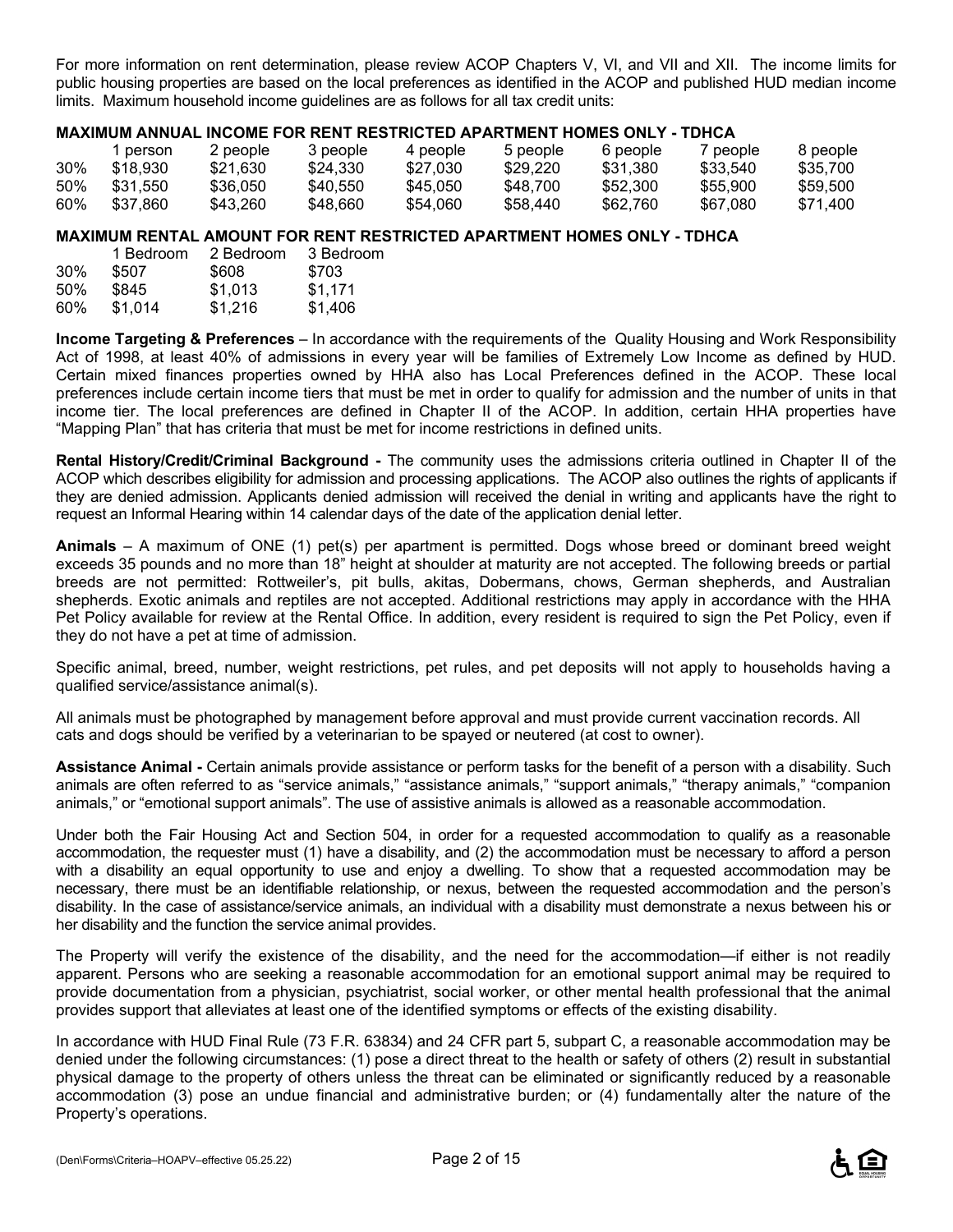The Property may exclude an assistance animal when that animal's behavior poses a direct threat and its owner takes no effective action to control the animal's behavior so that the threat is mitigated or eliminated. The determination of whether an assistance animal poses a direct threat will be based on an individualized assessment that is based on objective evidence about the specific animal in question, such as the animal's current conduct or a recent history of overt acts. The assessment will consider the nature, duration, and severity of the risk of injury; the probability that the potential injury will actually occur; and whether reasonable modifications of rules, policies, practices, procedures, or services will reduce the risk. In evaluating a recent history of overt acts, the Property shall take into account whether the assistance animal's owner has taken any action that has reduced or eliminated the risk. (Ex: obtaining specific training, medication, or equipment for the animal) This direct threat provision of the Fair Housing Act requires the existence of a significant risk—not a remote or speculative risk. Accordingly, the determination will not be the result of fear or speculation about the types of harm or damage an animal may cause, or evidence about harm or damage caused by other animals.

The HUD Final Rule requires a person with a disability who uses an assistance animal to be responsible for the animal's care, maintenance, and control. This includes picking up and disposing of his or her assistance animal's waste.

**Pet Deposit and Other Charges** – A non-refundable pet fee in the amount of \$100 per bedroom will be charged. There is no pet deposit charge for a service/companion animal. There is no monthly charge for a pet.

**Application Fee** – No application fees are charged at this property for any Public Housing Units.

**Security Deposits** – The security deposit is based on the Total Tenant Payment as determined by Annual Adjusted Income and will be provide to the applicant once the annual adjusted income and total tenant payment is calculated. For more information on how the total tenant payment is calculated, see the Income & Rent section in this document or refer to the ACOP.

**Students** – Certain restrictions apply to applicants whose household contains only full time students. Student status includes those attending public or private elementary schools, middle or junior high schools, senior high schools, colleges, universities, technical, trade or mechanical schools, but does not include those attending on-the-job training courses.

Exceptions to this policy include the following:

- At least one student receiving assistance under title IV of the Social Security Act (ex: payments under AFDC)
- At least one student was previously under the care and placement responsibility of the state agency responsible for administering foster care
- At least one student participates in a program receiving assistance under the Job Training Partnership Act (JTPA), Workforce Investment Act or under other similar federal, state or local job training program
- At least one student is a single parent with child(ren) and this parent is not a dependent of another individual and the child(ren) is/are not dependent(s) of someone other than a parent
- Are the students married and entitled to file a joint tax return

**Section 8 (HCV) –** The Housing Choice Voucher (S8) is not accepted at this community for units designated as tax credit/public housing. This community has market units that will accept the HCV/S8 voucher but those units are not designated as tax credit/ public housing community.

**Waiting List** - The HHA ACOP determines the administration of the site based public housing waiting list from which all applicants are pulled and offered units at this community. For information on the waitlist policy, including the opening and closing of the waiting list and the selection of the applicants from the waiting list, how preferences are applied, procedures for organizing accessible units, please see the ACOP Chapters II for "Eligibility for Admission and Processing Applications", Chapter III for "Tenant Selection and Assignment Plan", and Chapter X for "Transfer Policy", and Chapter XIII for "Reasonable Accommodations." **Recertification(s) –** This development has elected not to do annual recertifications. Each existing household will be required to complete an Annual Eligibility Certification (AEC) keeping their move-in designation. A reasonable accommodation may be requested for applicants needing alternative methods of contact to update information.

**Closing the Waitlist -** The HHA determines the opening and closing of the Waiting List in accordance with their ACOP.

**Recertification(s) –** This development has elected not to do annual recertifications. Each existing household will be required to complete an Annual Eligibility Certification (AEC) keeping their move-in designation. A reasonable accommodation may be requested for applicants needing alternative methods of contact to update information.

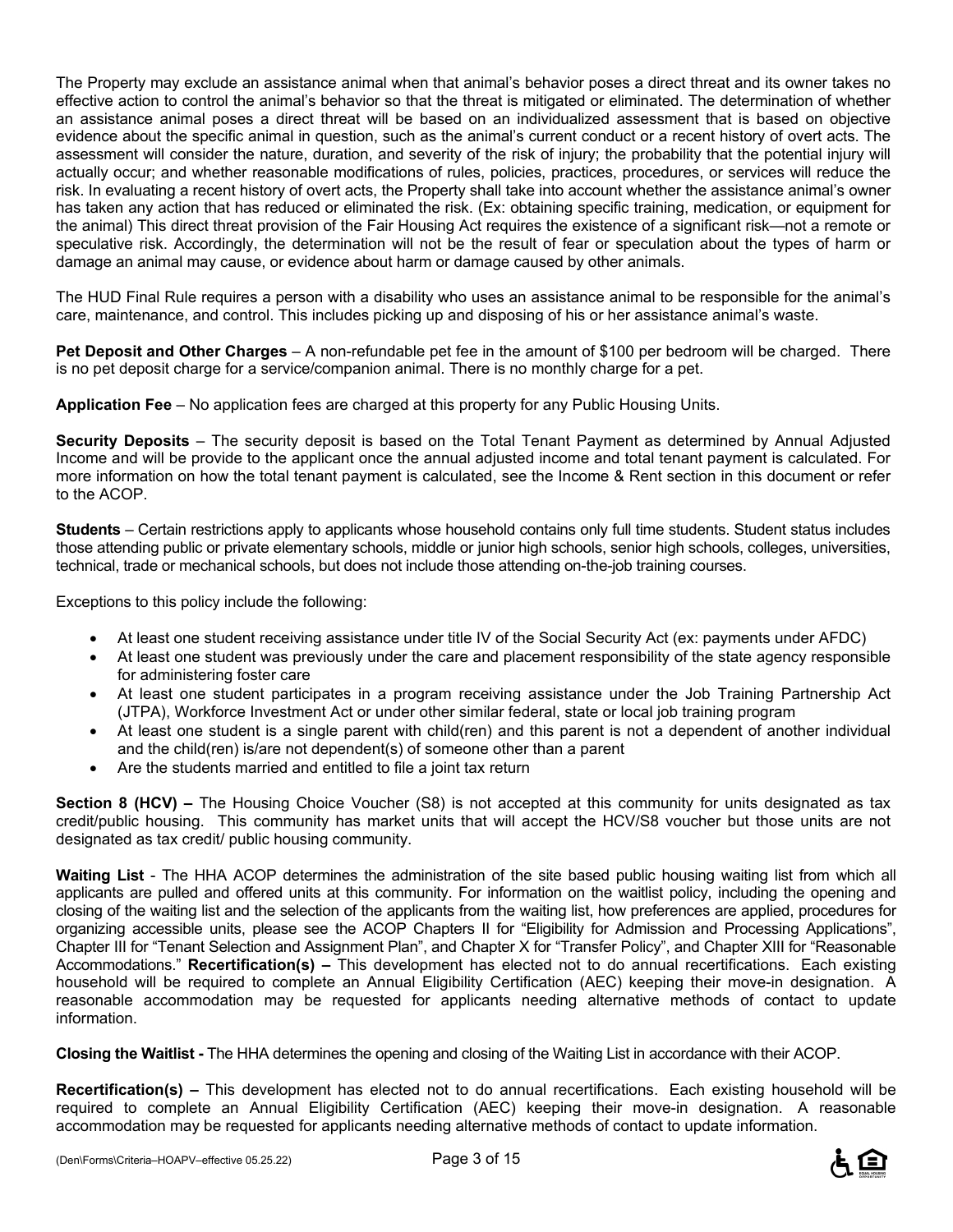**Purging the Waitlist -** The waiting list is purged in accordance with the ACOP.

#### **Please see Unit Transfer Policy with regard to existing tenants and the waitlist in Chapter X of the ACOP.**

**Accessible Unit Priority -** Priority for accessible units shall be given to an applicant that requires accessible features or an applicant with a disabled household member that requires accessible features.

**VAWA PROTECTIONS** - The Property is sensitive to the barriers of participation that accompanies applicants that are protected by the Violence Against Women Act. Please refer to the "Notice of Occupancy Rights" under the "Violence Against Women Act" documentation that will be provided to you upon execution of this Criteria.

The Property may request in writing that the victim, or a family member on the victim's behalf, certify that the individual is a victim of abuse.

**Denial of Application** – If your application is denied for any reason, applicant will be provided a notification of denial, via in person, facsimile or email, which will include a phone number to the third party provider of information that resulted in the decision for denial within 7 days of application.

**Unit Transfer Policy –** This development has satisfied the election per the IRS form 8609 by completing the fifteen (15) year compliance period. Transfers within the same multiple building project are allowed, regardless of the household's income at the most current certification. If transferring to same size unit, rent will remain the same if a rent increase has occurred in the last 12 months. Existing resident(s) must meet income/rent restrictions as outlined in criteria for rental. Residents who already reside in the development, or applicants on the waiting list, will be screened based on the original criteria that was in effect at the time the household originally applied at the development. Resident(s) electing to transfer must sign and date the Tenant Rights and Resource Guide Acknowledgement form and HUD 5380, 5381 and 5382 Acknowledgement form. date follows the household, not the unit. A new application deposit will be required and converted to a security deposit once approved for the new unit and upon execution of the lease. Current unit deposit will be refunded if there are no damages to the current unit. Pre-inspection of the unit will be conducted prior to any transfer approval. If transfer is to accommodate a request for an accessible unit/reasonable accommodation, the security deposit will be waived. The Property does not offer a preference or give a priority to any applicant not residing on the Property over those already residing at the Property when the existing tenant is seeking a unit with a lower or higher income restriction than the unit they currently occupy. Existing tenants will be entered on the waitlist using the same process as applicants not currently residing at the Property. A preference shall be granted for a transfer by an existing tenant that needs an accessible unit/reasonable accommodation over applicants on the waiting list. A preference shall be granted for a transfer by an existing tenant that needs to transfer based on protections under the Violence against Woman Act over applicants on the waiting list. Priority for accessible units/reasonable accommodations shall be given to an applicant that requires accessible features or an applicant with a disabled household member that requires accessible features.

**Emergency Transfer -** If the dwelling unit is damaged or a condition inside the unit exist which is a hazard to life, health, or safety of the occupants, the property will move the resident to the first available unit, if available, where necessary repairs cannot be made within a reasonable time. If the occupant must be placed on the waitlist, they shall be placed at the top of the waitlist and occupy the next available unit.

**Non-Renewals and Terminations of Lease Contracts for Existing Households** – This community follows Section XL. Lease Termination Policies of the ACOP. Existing households that are not allowed to renew and their lease is being terminated will be handled as allowed under the program. A written Notice of Lease Termination will state the reason for the proposed termination in accordance with all applicable Federal, State and local laws and the lease terms. This property operates in compliance with the Violence Against Women Act (VAWA) and will comply to non-renewals and termination of the lease contract accordingly. If you are a victim of domestic violence, sexual assault, dating violence or stalking, you as well as members of your family, may have protection from being denied housing or from losing housing as a consequence of domestic violence, sexual assault, dating violence or stalking. If you are a person with a disability, and if there is a reasonable accommodation that you would like to request in response to this notice, you have a right to do so under the Fair Housing Act. Person(s) with a disability and or reasonable accommodation, request will not be nonrenewed or terminated from the lease contact solely based on a person(s) with a disability and or reasonable accommodation request.

**Disability Qualifications** - A special needs individual person is defined as having a physical or mental impairment, which substantially limits one or more major life activities (i.e. self-care, performing manual tasks, walking, seeing, hearing, speaking, breathing, learning or working). Physical or mental impairments entail a lengthy list of infirmities which can include,

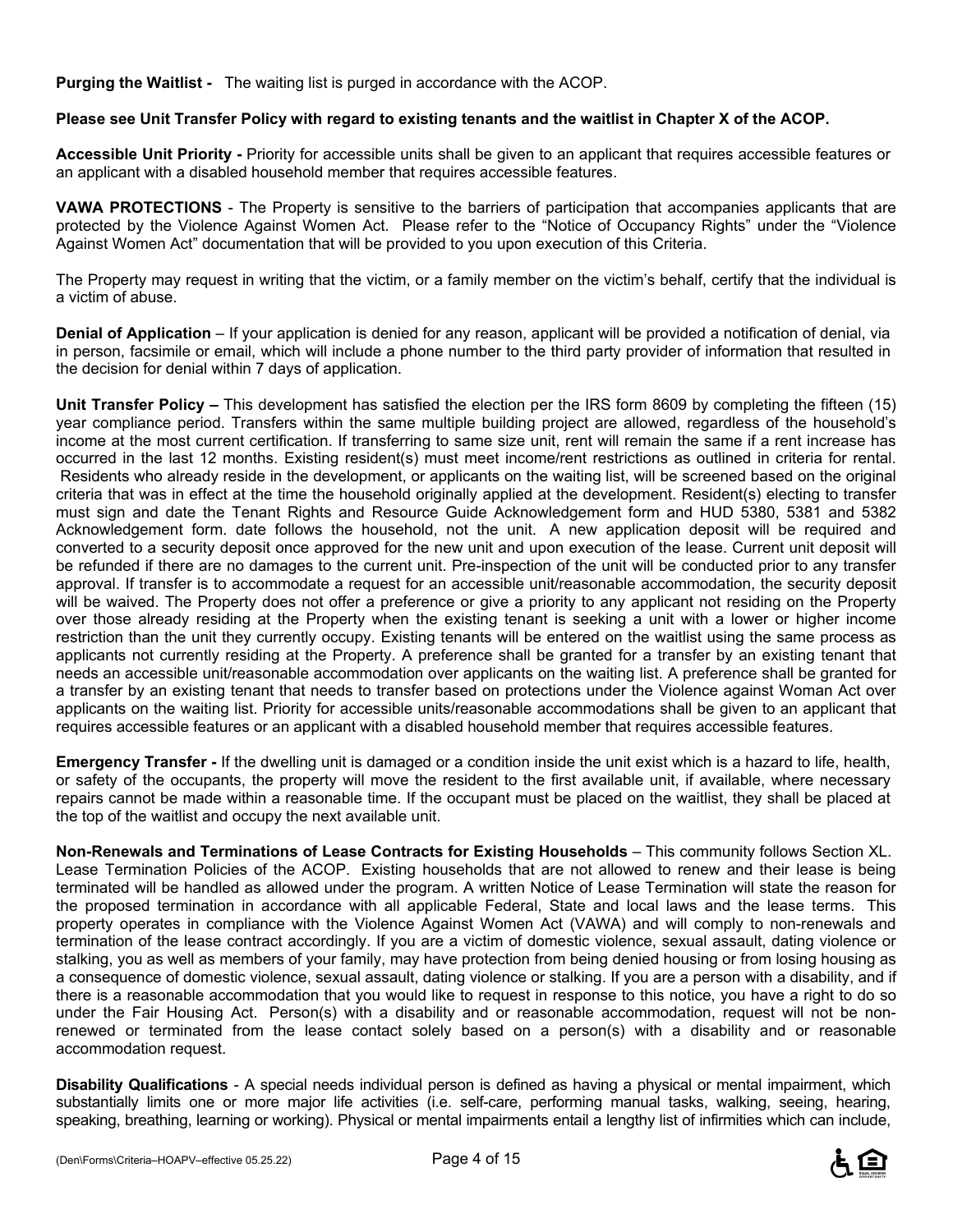but are not necessarily limited to, such diseases and conditions as orthopedic, visual, speech and hearing impairments, Cerebral Palsy, Autism, Epilepsy, Muscular Dystrophy, Multiple Sclerosis, Cancer, Heart Disease, Diabetes, Human Immune deficiency Virus (HIV) or (AIDS) infection, mental retardation, emotional illness, drug addiction (OTHER THAN ADDICTION CAUSED BY CURRENT ILLEGAL USE OF CONTROLLED SUBSTANCE.), Alcoholism.

Certain apartments are constructed as accessible for individuals with a disability. If a disabled person requests an accessible apartment that is currently occupied by a non- disabled person, the non- disabled person must move out of that apartment within 30 days.

If an accessible unit is not available for a qualified disabled applicant, the applicant shall not be denied housing. No disabled applicant shall be required to lease an accessible unit. No applicant is required to provide specific medical or disability information other than the disability verification that is requested to verify eligibility for reasonable accommodations.

**Reasonable Accommodations –** Applicants with a disability may request a reasonable accommodation during the application process verbally or in person to the Property Manager. All requests will be responded to within in accordance with the HHA ACOP. The ACOP details the Reasonable Accommodation procedure.

**Privacy Policy for Personal Information of Rental Applicant and Residents -** We are dedicated to protecting the privacy of your personal information, including your Social Security Number and other identifying or sensitive personal information. Our policy and procedures are designed to help ensure that your information is kept secure, and we work to follow all federal and state laws regarding the protection of your personal information. While no one can guarantee against identity theft or the misuse of personal information, protecting the information you provide us is a high priority to our company and staff. If you have concerns about this issue, please feel free to share them with us.

**How Personal Information is collected:** You will be asked to furnish some personal information when you apply to rent from us. This information will be on the rental application form or other document that you provide to us or to an apartment locator service, either on paper, fax or e-mail. Applicant and Residents may apply by USPS at 1600 Allen Parkway; Houston, TX 77029 or in person. Alternative method is by email at hoapv@allied-orion.com. Original signatures will be required on all paperwork at move-in.

**How and When Information is used:** We use this information for our business purposes only as it relates to leasing a dwelling to you. Examples of these uses include but are not limited to, verifying statements made on your rental application (such as your rental, credit and employment history), reviewing your lease for renewal and enforcing your lease obligations (such as to obtain payment for money you may owe us in the future).

**How the Information is Protected and Who has Access:** We allow only authorized persons to have access to your personal information, and we keep documents and electronic records containing this information in secure areas and systems.

**How the Information is Disposed of:** After we no longer need or are required to keep your personal information, we will store or destroy it in a manner designed to prevent unauthorized persons from accessing it. Our disposal methods will include shredding, destruction or obliteration of paper documents and destruction of electronic files.

**Locator Services:** If you found us through a locator service, please be aware that locator services are independent contractors and are not our employees or agents – even though they may initially process rental applications and fill out lease forms. You should require any locator services you use to furnish you their own privacy policies.

**Policies and Procedures:** Copies of all policies and procedures referenced in this rental criteria are available upon request to applicants/tenants or their representatives.

**I understand that falsification of Rental Application information will lead to denial of rental. Rental Criteria does not constitute a guarantee or representation that resident or occupants currently residing in the community have not been convicted or are not subject to deferred adjudication for felony. Management's ability to verify this information is limited to the information made available by the agencies and services used. It does not insure that all individuals reside in on or visiting the community conforms to these guidelines**.

**I have received a copy of the "Notice of Occupancy Rights" under the "Violence Against Women Act" and the certification documentation.** 

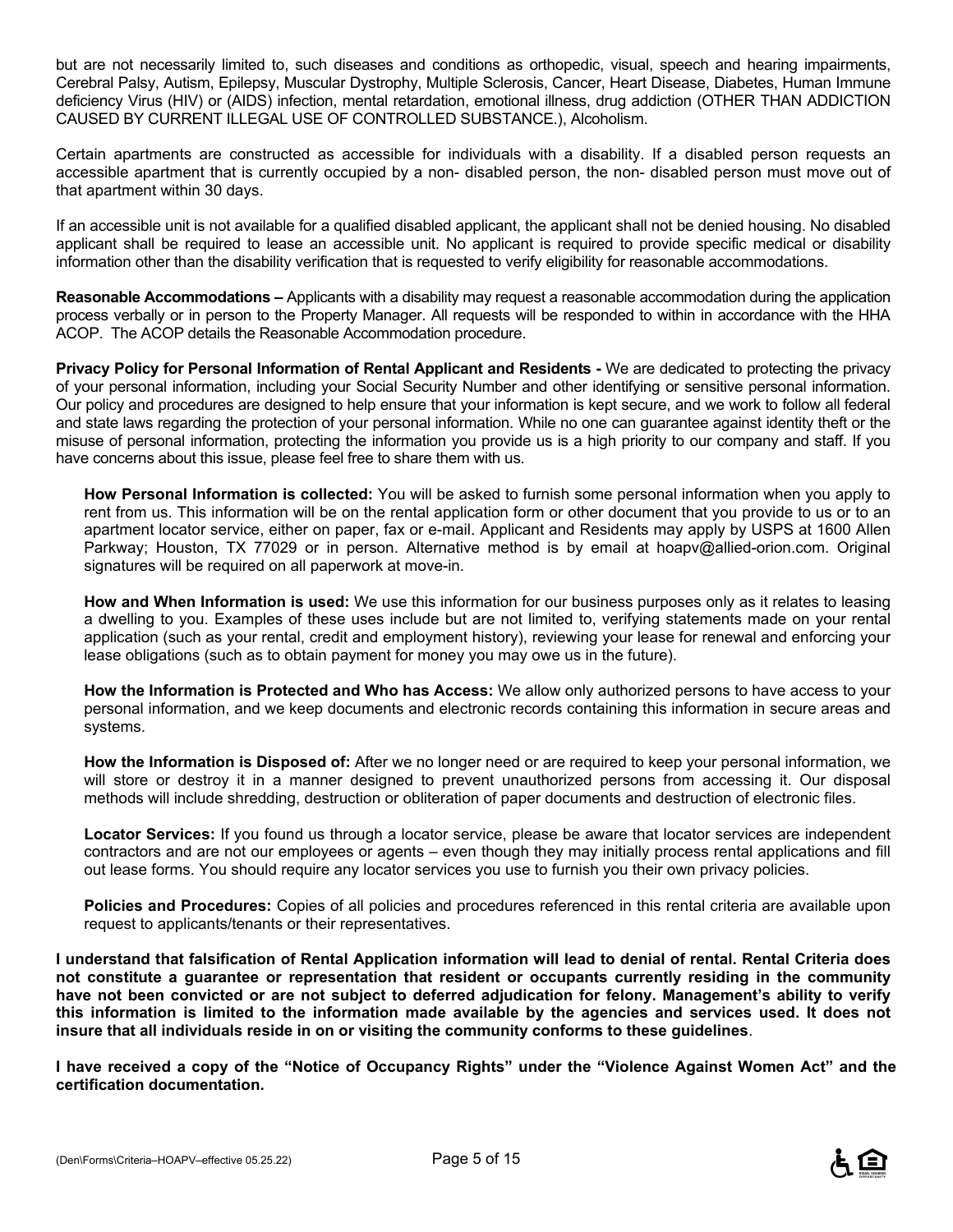



*Historic Oaks of Allen Parkway:*  $\blacksquare$ 

*Apartment Number:*  $\blacksquare$ 

## **ACKNOWLEDGEMENT OF APPLICANT SELECTION CRITERIA FOR PUBLIC HOUSING PROPERTIES WITH MULTIFAMILY LOW INCOME HOUSING TAX CREDIT PROGRAM REQUIREMENTS.**

| T <sub>1</sub><br>. hr | - apartment community is |
|------------------------|--------------------------|
|                        |                          |

**owned and operated by the Houston Housing Authority.** 

**I, \_\_\_\_\_\_\_\_\_\_\_\_\_\_\_\_\_\_\_\_\_\_\_\_\_\_\_\_\_\_\_\_\_\_\_\_\_\_\_\_\_\_ Head of Household, and all other occupants of this household, hereby acknowledge the applicant selection criteria for this apartment community was discussed with me by the Houston Housing Authority at the time of my Public Housing Application, with the Houston Housing Authority.** 

**I, \_\_\_\_\_\_\_\_\_\_\_\_\_\_\_\_\_\_\_\_\_\_\_\_\_\_\_\_\_\_\_\_\_\_\_\_\_\_\_\_\_\_ Head of Household, and all other occupants of this household, understand that I can review the full HHA Admissions and Continued Occupancy Policy for Low Income Housing Owned by HHA onsite at the leasing / management office during business hours.** 

**Signature of Head of Household Date** 

**\_\_\_\_\_\_\_\_\_\_\_\_\_\_\_\_\_\_\_\_\_\_\_\_\_\_\_\_\_\_\_\_\_\_\_ \_\_\_\_\_\_\_\_\_\_\_\_\_\_\_\_\_\_\_\_\_ Signature of other Adult Date** 

**Signature of other Adult Date** 

**\_\_\_\_\_\_\_\_\_\_\_\_\_\_\_\_\_\_\_\_\_\_\_\_\_\_\_\_\_\_\_\_\_\_\_ \_\_\_\_\_\_\_\_\_\_\_\_\_\_\_\_\_\_\_\_\_ Management Signature Date** 

**\_\_\_\_\_\_\_\_\_\_\_\_\_\_\_\_\_\_\_\_\_\_\_\_\_\_\_\_\_\_\_\_\_\_\_ \_\_\_\_\_\_\_\_\_\_\_\_\_\_\_\_\_\_\_\_\_** 

**\_\_\_\_\_\_\_\_\_\_\_\_\_\_\_\_\_\_\_\_\_\_\_\_\_\_\_\_\_\_\_\_\_\_\_ \_\_\_\_\_\_\_\_\_\_\_\_\_\_\_\_\_\_\_\_\_** 

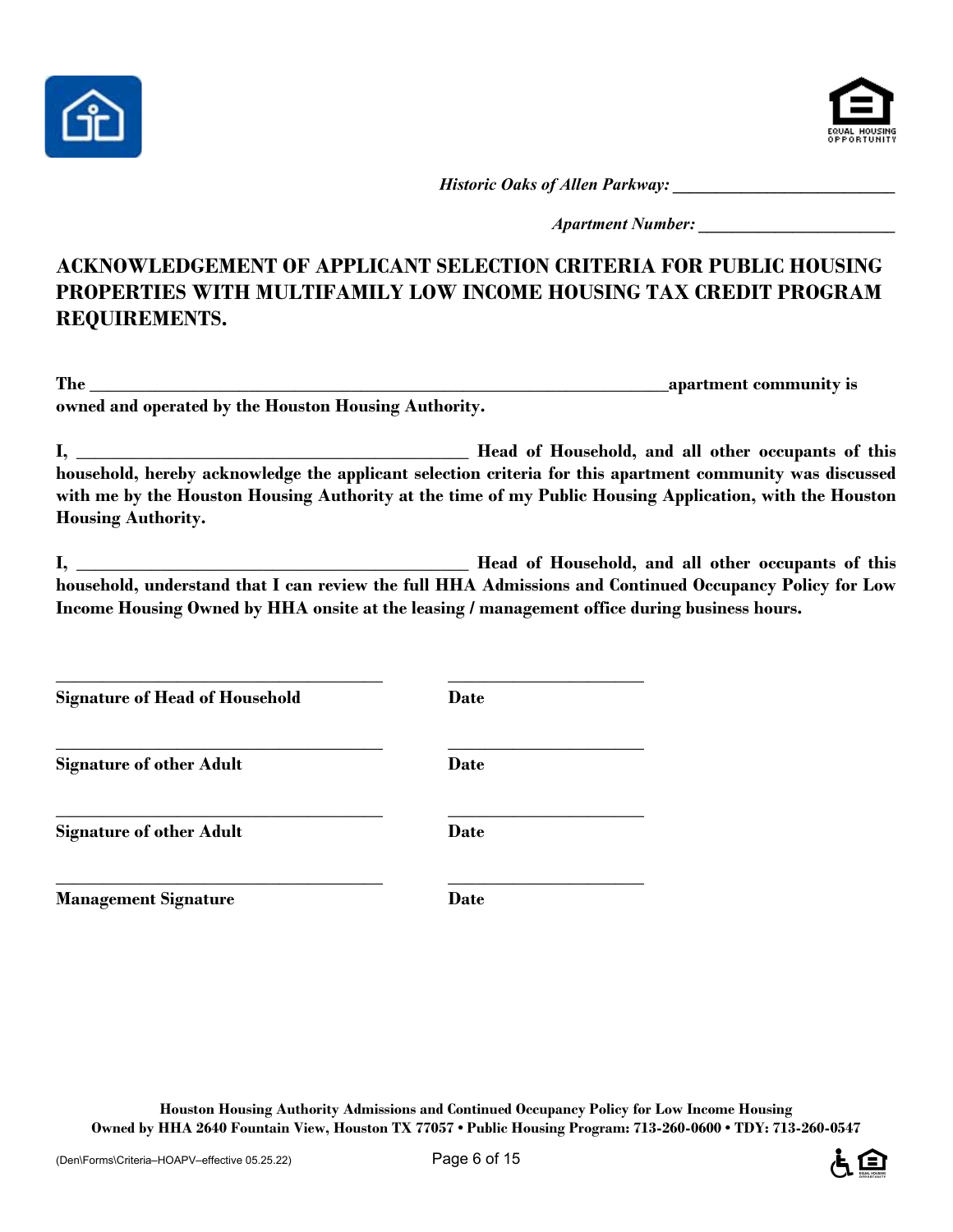# **NOTICE OF OCCUPANCY RIGHTS UNDER THE VIOLENCE AGAINST WOMEN ACT**

### **Historic Oaks of Allen Parkway**

#### **Notice of Occupancy Rights under the Violence Against Women Act**<sup>1</sup>

#### **To all Tenants and Applicants**

The Violence Against Women Act (VAWA) provides protections for persons that have been subject to domestic violence, dating violence, sexual assault, or stalking.<sup>2</sup> VAWA protections are available equally to all individuals regardless of sex, gender identity, or sexual orientation.<sup>3</sup> The Texas Department of Housing and Community Affairs is the State agency that oversees (please circle the covered program) **the Housing Tax Credit, HOME Multifamily, HOME Tenant Based Rental Assistance, Tax Credit Assistance Program-Repayment Funds, National Housing Trust Fund, Emergency Solutions Grant, and the Housing Choice Voucher Program "covered program".** This notice explains your rights under VAWA. A U.S. Department of Housing ("HUD") approved certification form is attached to this notice. You can fill out this form to show that you are or have been subject to domestic violence; dating violence, sexual assault, or stalking, and that you wish to use your rights under VAWA.

#### **Protections for Applicants**

If you otherwise qualify for assistance under **the Housing Tax Credit Program,** you cannot be denied admission or denied assistance because you are or have been subject to domestic violence, dating violence, sexual assault, or stalking.

#### **Protections for Tenants**

If you are receiving assistance under **the Housing Tax Program,** you may not be denied assistance, terminated from participation, or be evicted from your rental housing because you are or have been subject to domestic violence, dating violence, sexual assault, or stalking.

Also, if you or an affiliated individual of yours is or has been subject to of domestic violence, dating violence, sexual assault, or stalking by a member of your household or any guest, you may not be denied rental assistance or occupancy rights under **the Housing Tax Credit Program** solely on the basis of criminal activity directly relating to that domestic violence, dating violence, sexual assault, or stalking.

Affiliated individual means your spouse, parent, brother, sister, or child, or a person to whom you stand in the place of a parent or guardian (for example, the affiliated individual is in your care, custody, or control); or any individual, tenant, or lawful occupant living in your household.

#### **Removing the Abuser or Perpetrator from the Household**

**Historic Oaks of Allen Parkway** may divide (bifurcate) your lease in order to evict the individual or terminate the assistance of the individual who has engaged in criminal activity (the abuser or perpetrator) directly relating to domestic violence, dating violence, sexual assault, or stalking.

If **Historic Oaks of Allen Parkway** chooses to remove the abuser or perpetrator, **Historic Oaks of Allen Parkway** may not take away the rights of eligible tenants to the unit or otherwise punish the remaining tenants. If the evicted abuser or perpetrator was the sole tenant to have established eligibility for assistance under the program, **Historic Oaks of Allen Parkway** must allow the tenant who is or has VAWA protections and other household members to remain in the unit for a period of time, in order to establish eligibility under the program or under another HUD housing program covered by VAWA, or, find alternative housing.

In removing the abuser or perpetrator from the household, **Historic Oaks of Allen Parkway** must follow Federal, State, and local eviction procedures. In order to divide a lease, **Historic Oaks of Allen Parkway** may, but is not required to, ask you for documentation or certification of the incidences of domestic violence, dating violence, sexual assault, or stalking (such as HUD's self-certification form 5382).

l



<sup>1</sup> Despite the name of this law, VAWA protection is available regardless of sex, gender identity, or sexual orientation.

<sup>2</sup> The VAWA statute uses the term victims to describe those with VAWA protections, but the Department herein refers to this class of persons as subject to protections under VAWA.

<sup>3</sup> Housing providers in the covered programs cannot discriminate on the basis of any protected characteristic, including race, color, national origin, religion, sex, familial status, disability, or age. HUD-assisted and HUD-insured housing must be made available to all otherwise eligible individuals regardless of actual or perceived sexual orientation, gender identity, or marital status.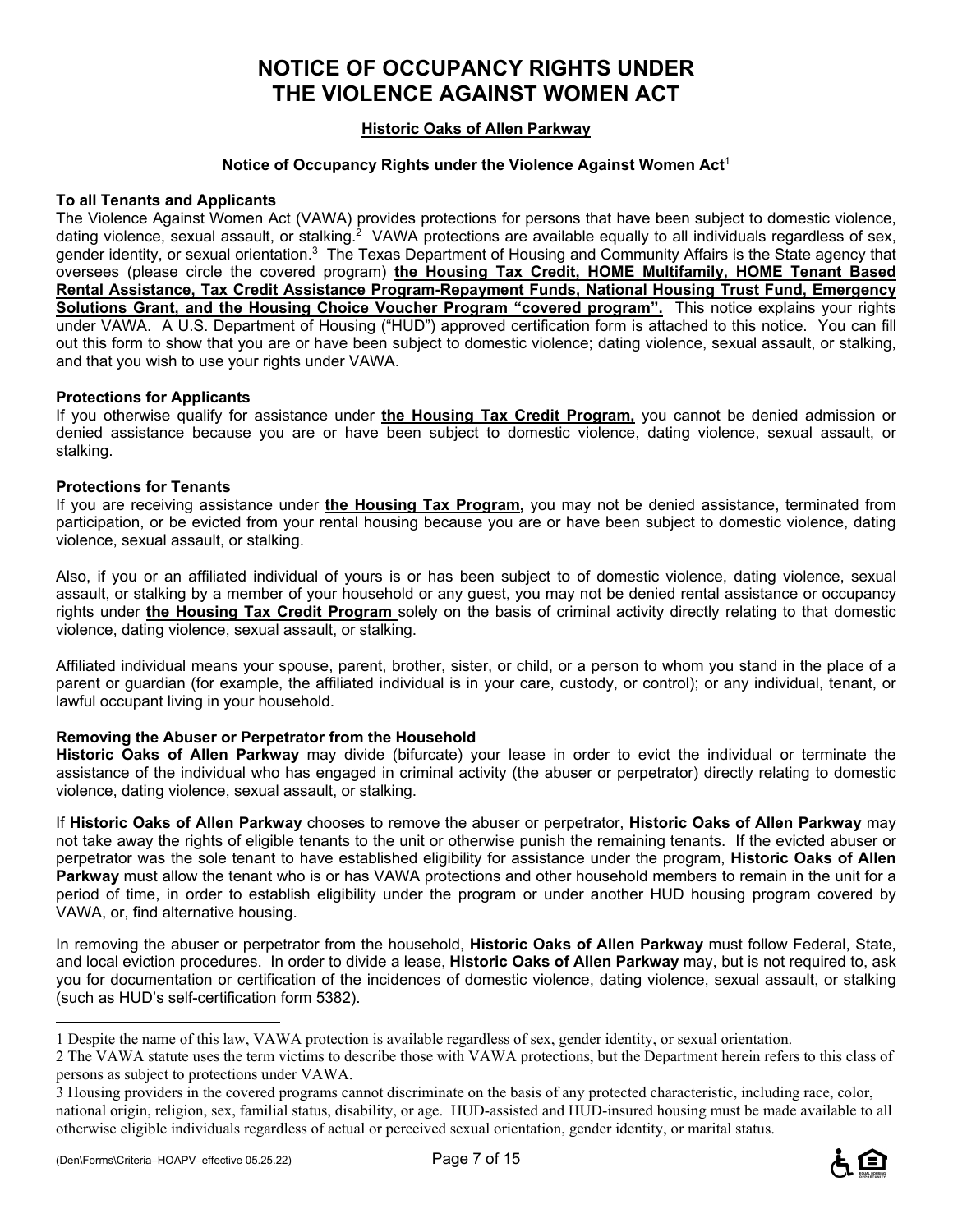#### **Moving to Another Unit**

Upon your request, **Historic Oaks of Allen Parkway** may permit you to move to another unit, subject to the availability of other units, and still keep your assistance. In order to approve a request, **Historic Oaks of Allen Parkway** may ask you to provide documentation that you are requesting to move because of an incidence of domestic violence, dating violence, sexual assault, or stalking. If the request is a request for emergency transfer, the housing provider may ask you to submit a written request or fill out a form where you certify that you meet the criteria for an emergency transfer under VAWA. The criteria are:

- **(1) You are a victim of domestic violence, dating violence, sexual assault, or stalking.** If **Historic Oaks of Allen Parkway** does not already have documentation that you have been subject to domestic violence, dating violence, sexual assault, or stalking, your housing provider may ask you for such documentation, as described in the documentation section below.
- **(2) You expressly request the emergency transfer. Historic Oaks of Allen Parkway** may choose to require that you submit a form, or may accept another written or oral request.
- **(3) You reasonably believe you are threatened with imminent harm from further violence if you remain in your current unit.** This means you have a reason to fear that if you do not receive a transfer you would suffer violence in the very near future.

#### **OR**

**You have been subject to sexual assault and the assault occurred on the premises during the 90 calendar-day period before you request a transfer.** If you have been subject to sexual assault, then in addition to qualifying for an emergency transfer because you reasonably believe you are threatened with imminent harm from further violence if you remain in your unit, you may qualify for an emergency transfer if the sexual assault occurred on the premises of the property from which you are seeking your transfer, and that assault happened within the 90-calendar-day period before you expressly request the transfer.

**Historic Oaks of Allen Parkway** will keep confidential requests for emergency transfers by victims of domestic violence, dating violence, sexual assault, or stalking, and work to ensure the confidentiality of the location of any move by such victims and their families.

HP's emergency transfer plan provides further information on emergency transfers, and **Historic Oaks of Allen Parkway** must make a copy of its emergency transfer plan available to you if you ask to see it.

**Documenting You Are or Have Been a Victim of Domestic Violence, Dating Violence, Sexual Assault or Stalking Historic Oaks of Allen Parkway** can, but is not required to, ask you to provide documentation to "certify" that you are or have been subject to domestic violence, dating violence, sexual assault, or stalking. Such request from **Historic Oaks of Allen Parkway** must be in writing, and **Historic Oaks of Allen Parkway** must give you at least 14 business days (Saturdays, Sundays, and Federal holidays do not count) from the day you receive the request to provide the documentation. **Historic Oaks of Allen Parkway** may, but does not have to, extend the deadline for the submission of documentation upon your request.

You can provide one of the following to **Historic Oaks of Allen Parkway** as documentation. It is your choice which of the following to submit if **Historic Oaks of Allen Parkway** asks you to provide documentation that you are or have been a victim of domestic violence, dating violence, sexual assault, or stalking.

- A complete HUD-approved certification form (HUD form 5382) given to you by **Historic Oaks of Allen Parkway** with this notice, that documents an incident of domestic violence, dating violence, sexual assault, or stalking. The form will ask for your name, the date, time, and location of the incident of domestic violence, dating violence, sexual assault, or stalking, and a description of the incident. The certification form provides for including the name of the abuser or perpetrator if the name of the abuser or perpetrator is known and is safe to provide.
- A record of a Federal, State, tribal, territorial, or local law enforcement agency, court, or administrative agency that documents the incident of domestic violence, dating violence, sexual assault, or stalking. Examples of such records include police reports, protective orders, and restraining orders, among others.
- A statement, which you must sign, along with the signature of an employee, agent, or volunteer of a victim service provider, an attorney, a medical professional or a mental health professional (collectively, "professional") from whom you sought assistance in addressing domestic violence, dating violence, sexual assault, or stalking, or the effects of abuse, and with the professional selected by you attesting under penalty of perjury that he or she believes that the incident or incidents of domestic violence, dating violence, sexual assault, or stalking are grounds for protection.
- Any other statement or evidence that **Historic Oaks of Allen Parkway** has agreed to accept.

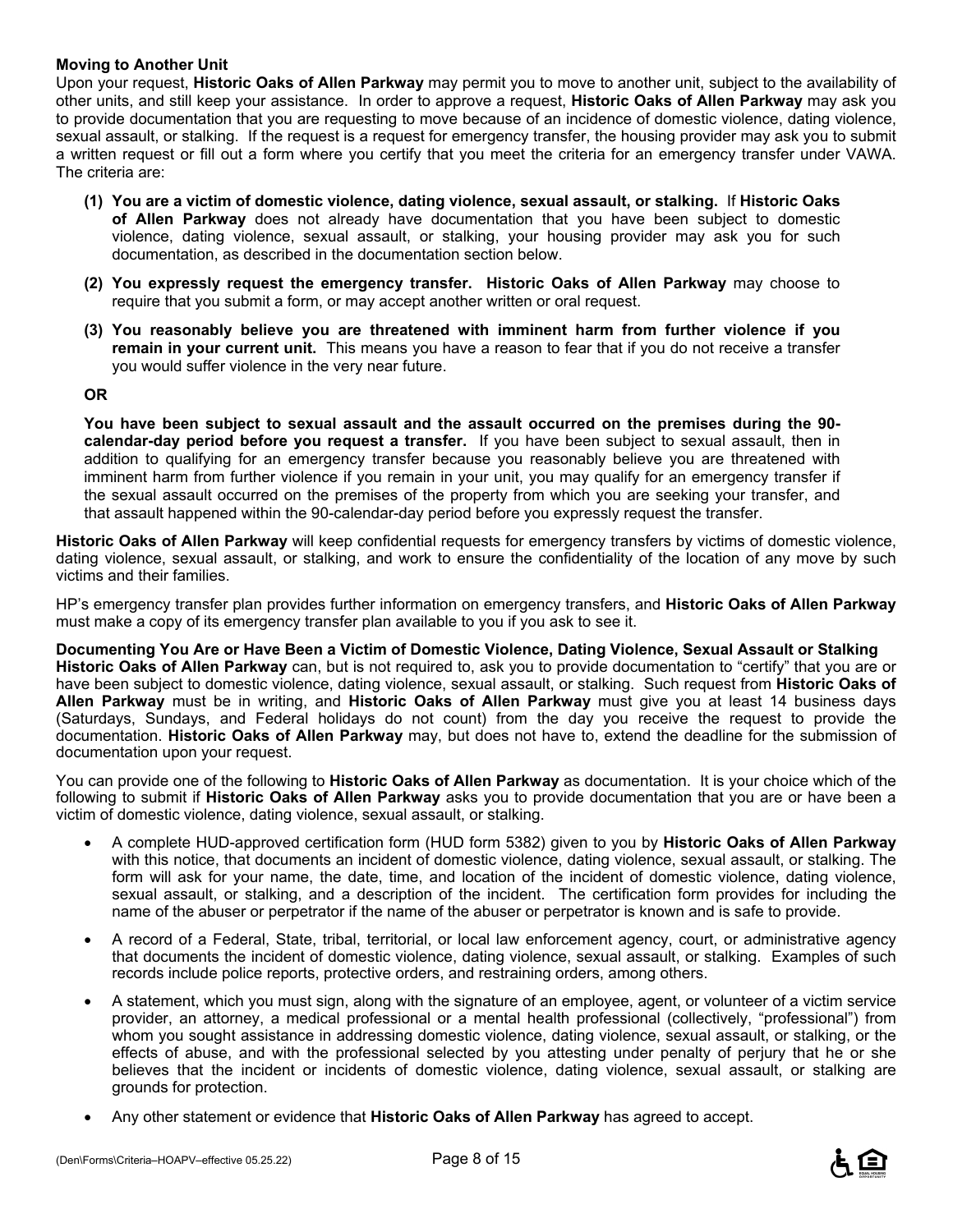If you fail or refuse to provide one of these documents within the 14 business days, **Historic Oaks of Allen Parkway** does not have to provide you with the protections contained in this notice.

If **Historic Oaks of Allen Parkway** receives conflicting evidence that an incident of domestic violence, dating violence, sexual assault, or stalking has been committed (such as certification forms from two or more members of a household each claiming to be a victim and naming one or more of the other petitioning household members as the abuser or perpetrator), **Historic Oaks of Allen Parkway** has the right to request that you provide third-party documentation within thirty 30 calendar days in order to resolve the conflict. If you fail or refuse to provide third-party documentation where there is conflicting evidence, **Historic Oaks of Allen Parkway** does not have to provide you with the protections contained in this notice.

#### **Confidentiality**

**Historic Oaks of Allen Parkway** must keep confidential any information you provide related to the exercise of your rights under VAWA, including the fact that you are exercising your rights under VAWA.

**Historic Oaks of Allen Parkway** must not allow any individual administering assistance or other services on behalf of **Historic Oaks of Allen Parkway** (for example, employees and contractors) to have access to confidential information unless for reasons that specifically call for these individuals to have access to this information under applicable Federal, State, or local law.

**Historic Oaks of Allen Parkway** must not enter your information into any shared database or disclose your information to any other entity or individual. **Historic Oaks of Allen Parkway**, however, may disclose the information provided if:

- You give written permission to **Historic Oaks of Allen Parkway** to release the information on a time limited basis.
- **Historic Oaks of Allen Parkway** needs to use the information in an eviction or termination proceeding, such as to evict your abuser or perpetrator or terminate your abuser or perpetrator from assistance under this program.
- A law requires **Historic Oaks of Allen Parkway** or your landlord to release the information.

VAWA does not limit **Historic Oaks of Allen Parkway** duty to honor court orders about access to or control of the property. This includes orders issued to protect a victim and orders dividing property among household members in cases where a family breaks up.

**Reasons a Tenant Eligible for Occupancy Rights under VAWA May Be Evicted or Assistance May Be Terminated**  You can be evicted and your assistance can be terminated for serious or repeated lease violations that are not related to domestic violence, dating violence, sexual assault, or stalking committed against you. However, **Historic Oaks of Allen Parkway** cannot hold tenants who have been subject to domestic violence, dating violence, sexual assault, or stalking to a more demanding set of rules than it applies to tenants who have not been subject to domestic violence, dating violence, sexual assault, or stalking.

The protections described in this notice might not apply, and you could be evicted and your assistance terminated, if **Historic Oaks of Allen Parkway** can demonstrate that not evicting you or terminating your assistance would present a real physical danger that:

- 1) Would occur within an immediate time frame, and
- 2) Could result in death or serious bodily harm to other tenants or those who work on the property.

If **Historic Oaks of Allen Parkway** can demonstrate the above, **Historic Oaks of Allen Parkway** should only terminate your assistance or evict you if there are no other actions that could be taken to reduce or eliminate the threat.

#### **Other Laws**

VAWA does not replace any Federal, State, or local law that provides greater protection for person's subject to domestic violence, dating violence, sexual assault, or stalking. You may be entitled to additional housing protections for persons subject to domestic violence, dating violence, sexual assault, or stalking under other Federal laws, as well as under State and local laws.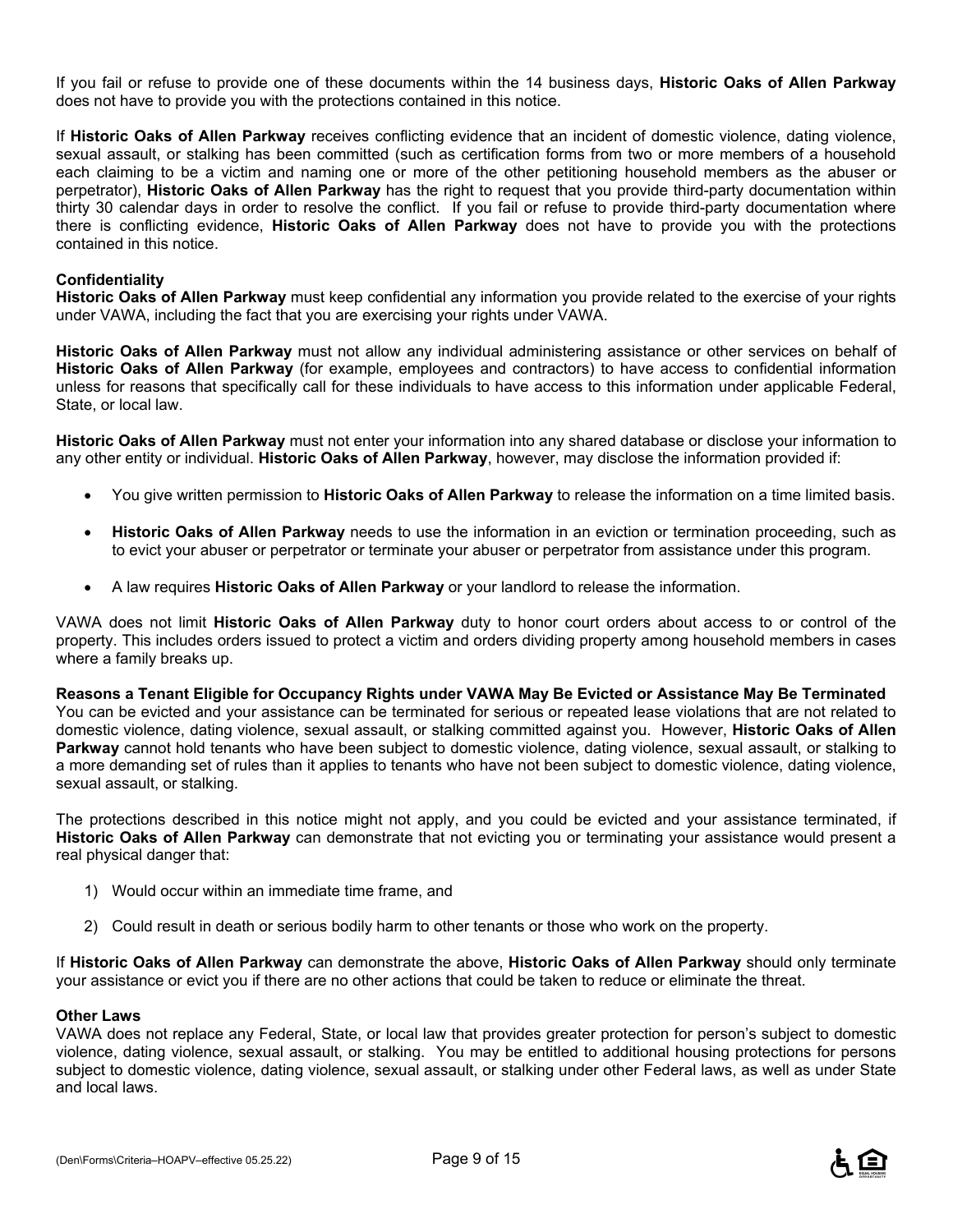#### **Non-Compliance with the Requirements of This Notice**

You may report a covered housing provider's violations of these rights and seek additional assistance, if needed, by contacting or filing a complaint with TDHCA at https://www.tdhca.state.tx.us/complaint.htm or 800-525-0657 or 817-978-5600 the HUD Fort Worth regional office, (800) -669-9777, (TTY 817-978-5595).

#### **For Additional Information**

You may view a copy of HUD's final VAWA rule at: https://www.federalregister.gov/documents/2016/11/16/2016-25888/violence-against-women-reauthorization-act-of-2013-implementation-in-hud-housing-programs.

Additionally, **Historic Oaks of Allen Parkway** must make a copy of HUD's VAWA regulations available to you if you ask to see them.

For questions regarding VAWA, and/or if you need to move due to domestic violence, dating violence, sexual assault, or stalking please contact the Texas Department of Housing and Community Affairs at 512-475-3800 or 800-475-3800 (Relay Texas 800-735-2989) for assistance in locating other available housing (note, this is not a domestic violence hotline. Depending on your location, the Department may also have a listing of local service providers and advocates who can help you move to a safe and available unit. For more information regarding housing and other laws that may protect or provide additional options for survivors, call the Texas Council on Family Violence Policy Team at 1-800-525-1978.

#### **Domestic Violence, Sexual Assault and Stalking Resources**

To speak with an advocate and receive confidential support, information and referrals regarding domestic violence 24 hours a day, every day, contact the National Domestic Violence Hotline at 1-800-799-7233 or, for persons with hearing impairments, 1-800-787-3224 (TTY). You may also visit the Texas Council on Family Violence website for a listing or local domestic violence services providers: http://tcfv.org/service-directory/?wpbdp\_view=all\_listings.

For confidential support services and referral to a local sexual assault crisis center 24 hours a day, every day, contact RAINN: Rape, Abuse, & Incest National Network: Hotline: 1-800-656-HOPE. You may also visit the Texas Association Against Sexual Assault to find local crisis centers: http://taasa.org/crisis-center-locator/.

For information regarding stalking visit the National Center for Victims of Crime's Stalking Resource Center at: https://www.victimsofcrime.org/our-programs/stalking-resource-center.

Victims of a variety of crimes my find referrals by contacting t the Victim Connect Resource Center, a project of the NCVC, through calling Victim Connect Helpline: 855-4-VICTIM (855-484-2846) or searching for local providers at: http://victimconnect.org/get-help/connect-directory/.

#### **Legal Resources - TexasLawHelp.org - www.texaslawhelp.org**

TexasLawHelp.org is a website that provides free, reliable legal information on a variety of topics such as; family law, consumer protection and debt relief, health and benefits, employment law, housing, wills and life planning, and immigration. The website offers interactive and downloadable legal forms, self-help tools and videos on legal issues, and can assist in locating local free legal services.

#### **Texas Advocacy Project, A VOICE - 1.888. 343.4414**

Advocates for Victims of Crime (A VOICE), a project of Texas Legal Services Center, provides free direct legal representation and referrals to victims of violent crime, and providing education about crime victim's rights and assistance with Crime Victims Compensation applications. Note: callers will most likely leave a message and their call will be returned by an attorney.

#### **Legal Aid for Survivors of Sexual Assault (LASSA)** - **1-844-303-SAFE (7233)**

The LASSA Hotline is answered by attorneys seven days a week. The Hotline attorneys provide sexual assault survivors with legal information and advice about legal issues that may arise following a sexual assault including crime victim's rights, housing, and safety planning.

#### **Family Violence Legal Line - 800-374-HOPE**

Texas Advocacy Project. Offers the HOPE Line, Monday -Friday 9am-5pm, staffed by attorneys can help you with a variety of legal concerns related to domestic violence, sexual assault, and stalking.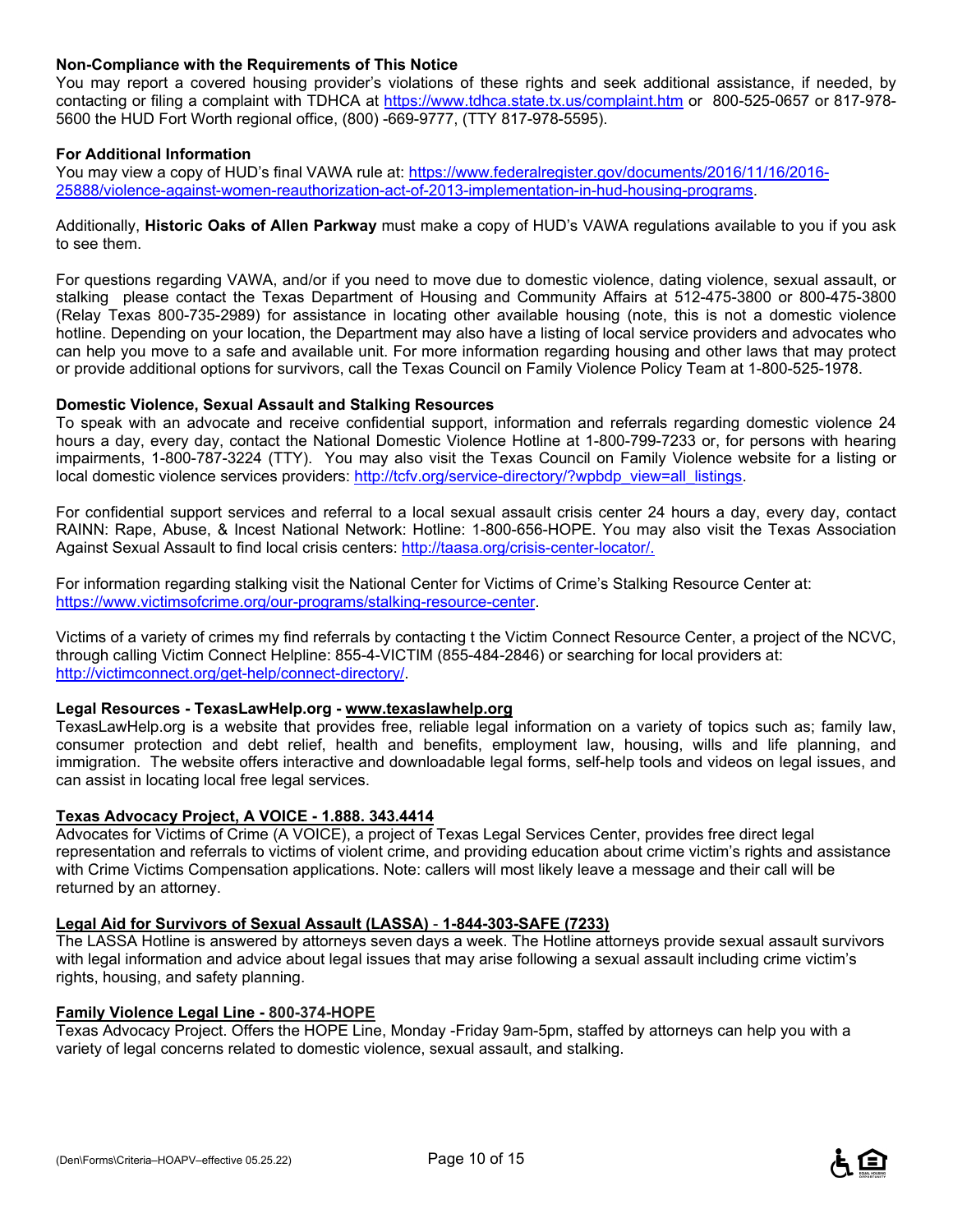**Purpose of Form:** The Violence Against Women Act ("VAWA") protects applicants, tenants, and program participants in certain HUD programs from being evicted, denied housing assistance, or terminated from housing assistance based on acts of domestic violence, dating violence, sexual assault, or stalking against them. Despite the name of this law, VAWA protection is available to victims of domestic violence, dating violence, sexual assault, and stalking, regardless of sex, gender identity, or sexual orientation.

**Use of This Optional Form:** If you are seeking VAWA protections from your housing provider, your housing provider may give you a written request that asks you to submit documentation about the incident or incidents of domestic violence, dating violence, sexual assault, or stalking.

In response to this request, you or someone on your behalf may complete this optional form and submit it to your housing provider, or you may submit one of the following types of third-party documentation:

(1) A document signed by you and an employee, agent, or volunteer of a victim service provider, an attorney, or medical professional, or a mental health professional (collectively, "professional") from whom you have sought assistance relating to domestic violence, dating violence, sexual assault, or stalking, or the effects of abuse. The document must specify, under penalty of perjury, that the professional believes the incident or incidents of domestic violence, dating violence, sexual assault, or stalking occurred and meet the definition of "domestic violence," "dating violence," "sexual assault," or "stalking" in HUD's regulations at 24 CFR 5.2003.

(2) A record of a Federal, State, tribal, territorial or local law enforcement agency, court, or administrative agency; or

(3) At the discretion of the housing provider, a statement or other evidence provided by the applicant or tenant.

**Submission of Documentation:** The time period to submit documentation is 14 business days from the date that you receive a written request from your housing provider asking that you provide documentation of the occurrence of domestic violence, dating violence, sexual assault, or stalking. Your housing provider may, but is not required to, extend the time period to submit the documentation, if you request an extension of the time period. If the requested information is not received within 14 business days of when you received the request for the documentation, or any extension of the date provided by your housing provider, your housing provider does not need to grant you any of the VAWA protections. Distribution or issuance of this form does not serve as a written request for certification.

**Confidentiality:** All information provided to your housing provider concerning the incident(s) of domestic violence, dating violence, sexual assault, or stalking shall be kept confidential and such details shall not be entered into any shared database. Employees of your housing provider are not to have access to these details unless to grant or deny VAWA protections to you, and such employees may not disclose this information to any other entity or individual, except to the extent that disclosure is: (i) consented to by you in writing in a time-limited release; (ii) required for use in an eviction proceeding or hearing regarding termination of assistance; or (iii) otherwise required by applicable law.

#### **TO BE COMPLETED BY OR ON BEHALF OF THE VICTIM OF DOMESTIC VIOLENCE, DATING VIOLENCE, SEXUAL ASSAULT, OR STALKING**

**1. Date the written request is received by victim: \_\_\_\_\_\_\_\_\_\_\_\_\_\_\_\_\_\_\_\_\_\_\_\_\_\_\_\_\_\_\_\_\_\_\_\_\_\_\_\_\_** 

**2. Name of victim: \_\_\_\_\_\_\_\_\_\_\_\_\_\_\_\_\_\_\_\_\_\_\_\_\_\_\_\_\_\_\_\_\_\_\_\_\_\_\_\_\_\_\_\_\_\_\_\_\_\_\_\_\_\_\_\_\_\_\_\_\_\_\_\_\_\_\_** 

**\_\_\_\_\_\_\_\_\_\_\_\_\_\_\_\_\_\_\_\_\_\_\_\_\_\_\_\_\_\_\_\_\_\_\_\_\_\_\_\_\_\_\_\_\_\_\_\_\_\_\_\_\_\_\_\_\_\_\_\_\_\_\_\_\_\_\_\_\_\_\_\_\_\_\_\_\_\_\_\_\_\_\_** 

**3. Your name (if different from victim's):\_\_\_\_\_\_\_\_\_\_\_\_\_\_\_\_\_\_\_\_\_\_\_\_\_\_\_\_\_\_\_\_\_\_\_\_\_\_\_\_\_\_\_\_\_\_\_\_** 

**4. Name(s) of other family member(s) listed on the lease:\_\_\_\_\_\_\_\_\_\_\_\_\_\_\_\_\_\_\_\_\_\_\_\_\_\_\_\_\_\_\_\_\_\_\_** 

**5. Residence of victim: \_\_\_\_\_\_\_\_\_\_\_\_\_\_\_\_\_\_\_\_\_\_\_\_\_\_\_\_\_\_\_\_\_\_\_\_\_\_\_\_\_\_\_\_\_\_\_\_\_\_\_\_\_\_\_\_\_\_\_\_\_\_\_\_**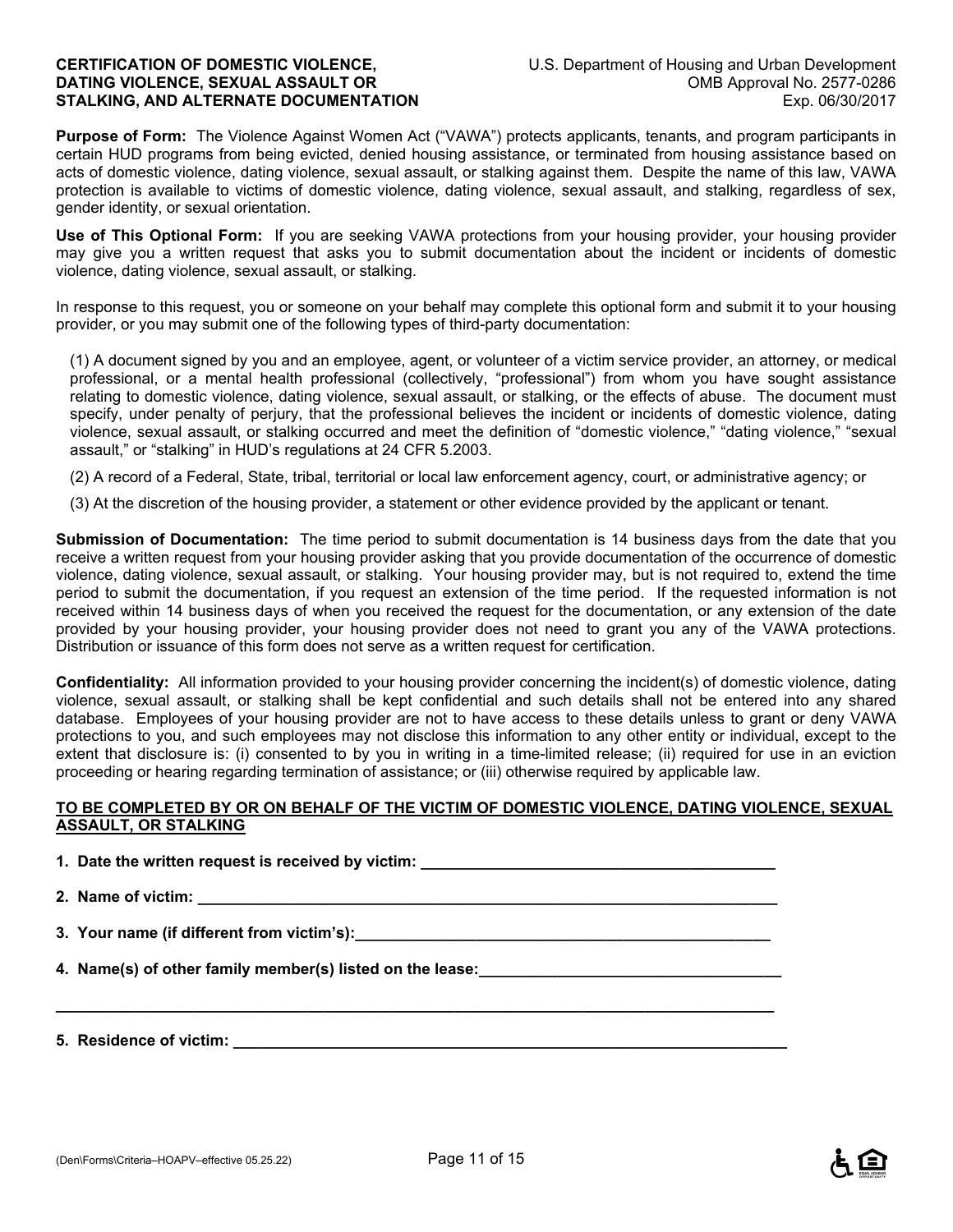|  | 6. Name of the accused perpetrator (if known and can be safely disclosed):_ |  |
|--|-----------------------------------------------------------------------------|--|
|  |                                                                             |  |

**\_\_\_\_\_\_\_\_\_\_\_\_\_\_\_\_\_\_\_\_\_\_\_\_\_\_\_\_\_\_\_\_\_\_\_\_\_\_\_\_\_\_\_\_\_\_\_\_\_\_\_\_\_\_\_\_\_\_\_\_\_\_\_\_\_** 

**7. Relationship of the accused perpetrator to the victim:\_\_\_\_\_\_\_\_\_\_\_\_\_\_\_\_\_\_\_\_\_\_\_\_\_\_\_\_\_\_\_\_\_\_\_** 

**8. Date(s) and times(s) of incident(s) (if known):\_\_\_\_\_\_\_\_\_\_\_\_\_\_\_\_\_\_\_\_\_\_\_\_\_\_\_\_\_\_\_\_\_\_\_\_\_\_\_\_\_\_\_** 

#### **10. Location of incident(s):\_\_\_\_\_\_\_\_\_\_\_\_\_\_\_\_\_\_\_\_\_\_\_\_\_\_\_\_\_\_\_\_\_\_\_\_\_\_\_\_\_\_\_\_\_\_\_\_\_\_\_\_\_\_\_\_\_\_\_\_\_**

| In your own words, briefly describe the incident(s): |  |
|------------------------------------------------------|--|
|                                                      |  |
|                                                      |  |
|                                                      |  |

**\_\_\_\_\_\_\_\_\_\_\_\_\_\_\_\_\_\_\_\_\_\_\_\_\_\_\_\_\_\_\_\_\_\_\_\_\_\_\_\_\_\_\_\_\_\_\_\_\_\_\_\_\_\_\_\_\_\_\_\_\_\_\_\_\_\_\_\_\_\_\_\_\_\_\_\_\_\_\_\_\_\_** 

This is to certify that the information provided on this form is true and correct to the best of my knowledge and recollection, and that the individual named above in Item 2 is or has been a victim of domestic violence, dating violence, sexual assault, or stalking. I acknowledge that submission of false information could jeopardize program eligibility and could be the basis for denial of admission, termination of assistance, or eviction.

Signature \_\_\_\_\_\_\_\_\_\_\_\_\_\_\_\_\_\_\_\_\_\_\_\_\_\_\_\_\_\_\_\_\_\_Signed on (Date) \_\_\_\_\_\_\_\_\_\_\_\_\_\_\_\_\_\_\_\_\_\_\_\_\_\_\_

**Public Reporting Burden:** The public reporting burden for this collection of information is estimated to average 1 hour per response. This includes the time for collecting, reviewing, and reporting the data. The information provided is to be used by the housing provider to request certification that the applicant or tenant is a victim of domestic violence, dating violence, sexual assault, or stalking. The information is subject to the confidentiality requirements of VAWA. This agency may not collect this information, and you are not required to complete this form, unless it displays a currently valid Office of Management and Budget control number.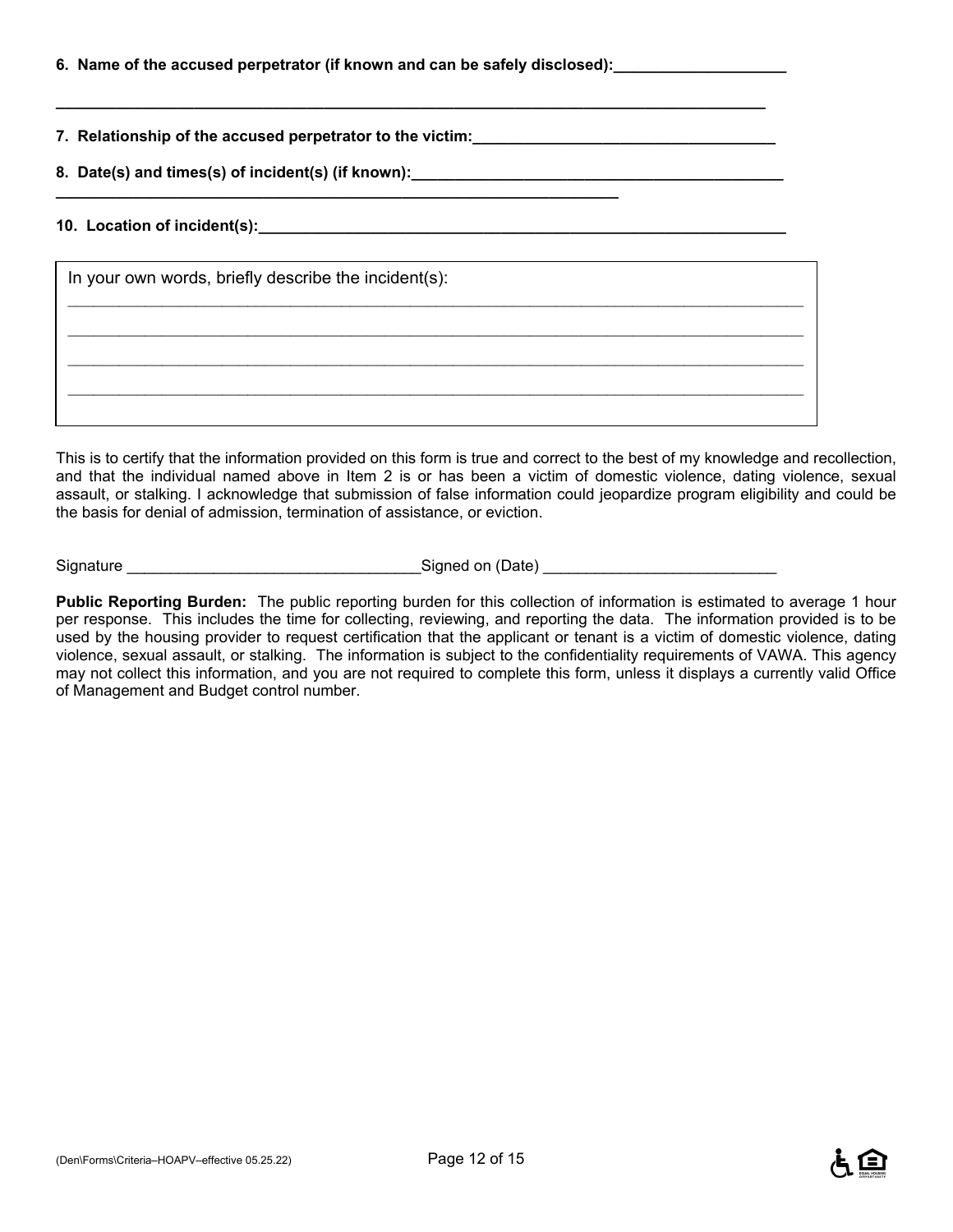#### **Historic Oaks of Allen Parkway**

#### **Model Emergency Transfer Plan for Victims of Domestic Violence, Dating Violence, Sexual Assault, or Stalking**

#### **Emergency Transfers**

**Historic Oaks of Allen Parkway** is concerned about the safety of its tenants, and such concern extends to tenants who are victims of domestic violence, dating violence, sexual assault, or stalking. In accordance with the Violence Against Women Act (VAWA),4 **Historic Oaks of Allen Parkway** allows tenants who are victims of domestic violence, dating violence, sexual assault, or stalking to request an emergency transfer from the tenant's current unit to another unit. The ability to request a transfer is available regardless of sex, gender identity, or sexual orientation.5 The ability of **Historic Oaks of Allen Parkway** to honor such request for tenants currently receiving assistance, however, may depend upon a preliminary determination that the tenant is or has been a victim of domestic violence, dating violence, sexual assault, or stalking, and on whether **Historic Oaks of Allen Parkway** has another dwelling unit that is available and is safe to offer the tenant for temporary or more permanent occupancy.

This plan identifies tenants who are eligible for an emergency transfer, the documentation needed to request an emergency transfer, confidentiality protections, how an emergency transfer may occur, and guidance to tenants on safety and security. This plan is based on a model emergency transfer plan published by the U.S. Department of Housing and Urban Development (HUD), the Federal agency that oversees that **Housing Tax Credit/Bond Program** is in compliance with VAWA.

#### **Eligibility for Emergency Transfers**

A tenant who is a victim of domestic violence, dating violence, sexual assault, or stalking, as provided in HUD's regulations at 24 CFR part 5, subpart L is eligible for an emergency transfer, if: the tenant reasonably believes that there is a threat of imminent harm from further violence if the tenant remains within the same unit. If the tenant is a victim of sexual assault, the tenant may also be eligible to transfer if the sexual assault occurred on the premises within the 90 calendar-day period preceding a request for an emergency transfer.

A tenant requesting an emergency transfer must expressly request the transfer in accordance with the procedures described in this plan.

Tenants who are not in good standing may still request an emergency transfer if they meet the eligibility requirements in this section.

#### **Emergency Transfer Request Documentation**

To request an emergency transfer, the tenant shall notify **Historic Oaks of Allen Parkway** management office and submit a written request for a transfer to **Historic Oaks of Allen Parkway** located at 1600 Allen Parkway; Houston, TX 77029**. Historic Oaks of Allen Parkway** will provide reasonable accommodations to this policy for individuals with disabilities. The tenant's written request for an emergency transfer should include either:

- 1. A statement expressing that the tenant reasonably believes that there is a threat of imminent harm from further violence if the tenant were to remain in the same dwelling unit assisted under **Historic Oaks of Allen Parkway** program; OR
- 2. A statement that the tenant was a sexual assault victim and that the sexual assault occurred on the premises during the 90-calendar-day period preceding the tenant's request for an emergency transfer.

 $\overline{a}$ 



<sup>4</sup> Despite the name of this law, VAWA protection is available to all victims of domestic violence, dating violence, sexual assault, and stalking, regardless of sex, gender identity, or sexual orientation.

<sup>5</sup> Housing providers cannot discriminate on the basis of any protected characteristic, including race, color, national origin, religion, sex, familial status, disability, or age. HUD-assisted and HUD-insured housing must be made available to all otherwise eligible individuals regardless of actual or perceived sexual orientation, gender identity, or marital status.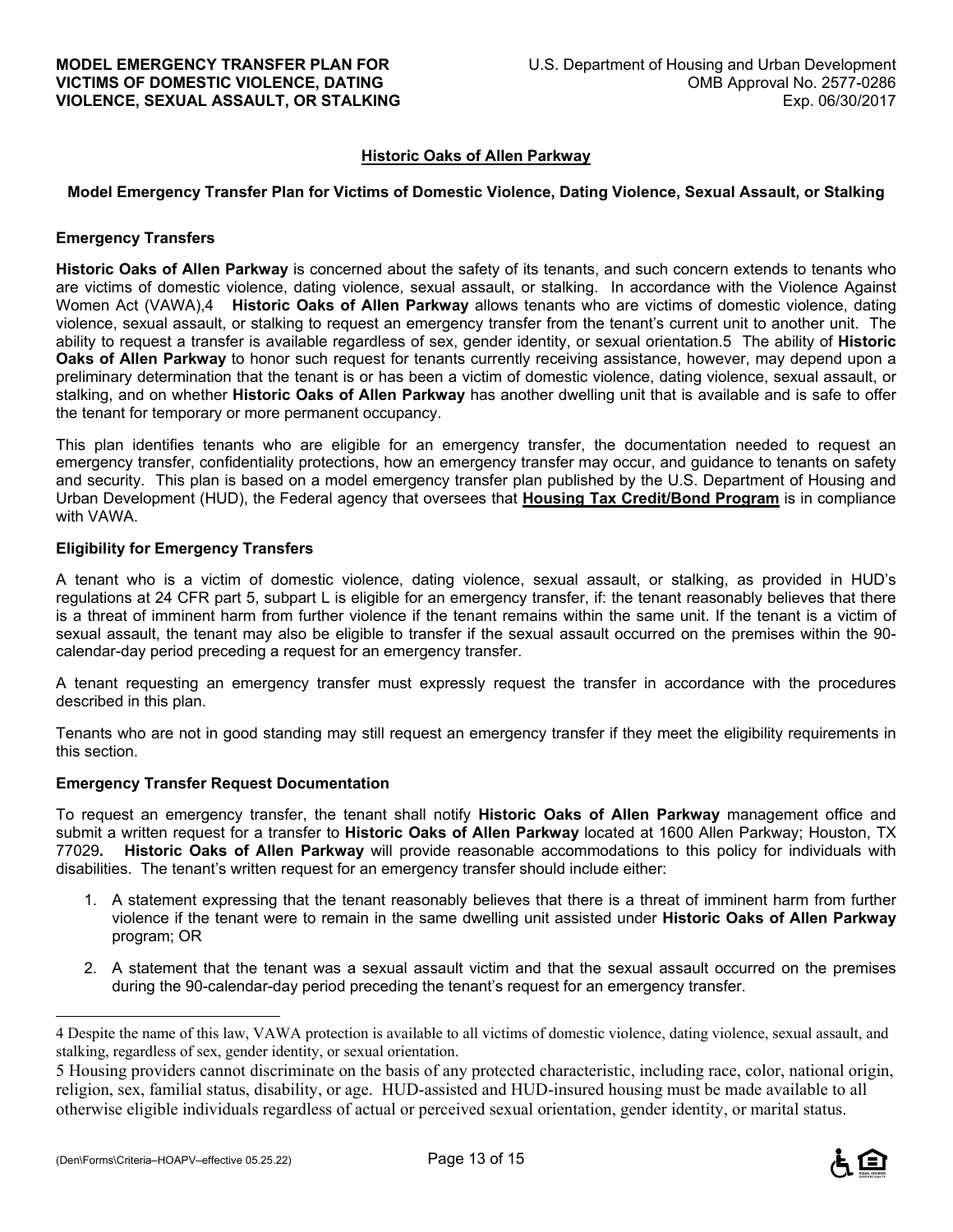#### **Confidentiality**

**Historic Oaks of Allen Parkway** will keep confidential any information that the tenant submits in requesting an emergency transfer, and information about the emergency transfer, unless the tenant gives **Historic Oaks of Allen Parkway** written permission to release the information on a time limited basis, or disclosure of the information is required by law or required for use in an eviction proceeding or hearing regarding termination of assistance from the covered program. This includes keeping confidential the new location of the dwelling unit of the tenant, if one is provided, from the person(s) that committed an act(s) of domestic violence, dating violence, sexual assault, or stalking against the tenant. See the Notice of Occupancy Rights under the Violence Against Women Act For All Tenants for more information about **Historic Oaks of Allen Parkway** responsibility to maintain the confidentiality of information related to incidents of domestic violence, dating violence, sexual assault, or stalking.

#### **Emergency Transfer Timing and Availability**

**Historic Oaks of Allen Parkway** cannot guarantee that a transfer request will be approved or how long it will take to process a transfer request. **Historic Oaks of Allen Parkway** will, however, act as quickly as possible to move a tenant who is a victim of domestic violence, dating violence, sexual assault, or stalking to another unit, subject to availability and safety of a unit. If a tenant reasonably believes a proposed transfer would not be safe, the tenant may request a transfer to a different unit. If a unit is available, the transferred tenant must agree to abide by the terms and conditions that govern occupancy in the unit to which the tenant has been transferred. **Historic Oaks of Allen Parkway** may be unable to transfer a tenant to a particular unit if the tenant has not or cannot establish eligibility for that unit.

If **Historic Oaks of Allen Parkway** has no safe and available units for which a tenant who needs an emergency is eligible, **Historic Oaks of Allen Parkway** will assist the tenant in identifying other housing providers who may have safe and available units to which the tenant could move. At the tenant's request, **Historic Oaks of Allen Parkway** will also assist tenants in contacting the local organizations offering assistance to victims of domestic violence, dating violence, sexual assault, or stalking that are attached to this plan.

#### **Safety and Security of Tenants**

Pending processing of the transfer and the actual transfer, if it is approved and occurs, the tenant is urged to take all reasonable precautions to be safe.

Tenants who are or have been victims of domestic violence are encouraged to contact the National Domestic Violence Hotline at 1-800-799-7233, or a local domestic violence shelter, for assistance in creating a safety plan. For persons with hearing impairments, that hotline can be accessed by calling 1-800-787-3224 (TTY).

Tenants who have been victims of sexual assault may call the Rape, Abuse & Incest National Network's National Sexual Assault Hotline at 800-656-HOPE, or visit the online hotline at https://ohl.rainn.org/online/.

Tenants who are or have been victims of stalking seeking help may visit the National Center for Victims of Crime's Stalking Resource Center at https://www.victimsofcrime.org/our-programs/stalking-resource-center.

**Attachment:** Local organizations offering assistance to victims of domestic violence, dating violence, sexual assault, or stalking.